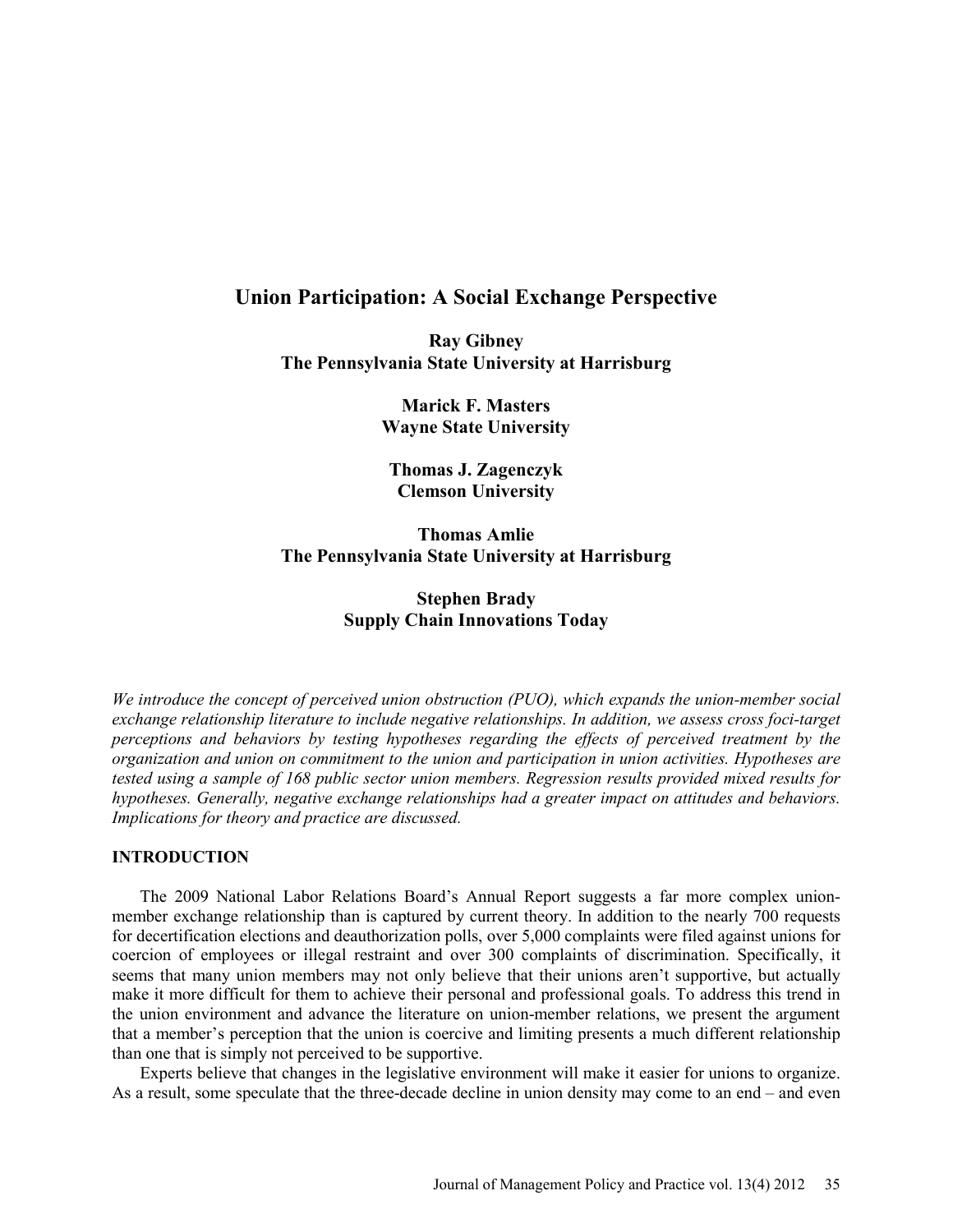that union density may increase. However, existing literature suggests union members seek to help their unions realize their goals based upon their beliefs that the union is committed to its members (Tetrick, 1995). In short, members are committed to the union and subsequently help the union achieve its goals based upon their perception that the union is committed to its members. Although new political administrations may make the environment more conducive for organizing, these changes will not alter members' perception of their relationship with the union and not lead to the expected gains in union density. Accordingly, we suggest developing a more nuanced understanding of union-member relationships is important.

To this end, scholars studying social exchange theories have argued and shown that such relationships have both positive and negative facets. To understand the totality of the relationship and successfully predict its outcomes, both positive and negative dimensions need to be captured (Gibney, Zagenczyk, & Masters, 2009). As Eby, Butts, Lockwood, and Simon (2004: 415) note "negative relational experiences should not be conceptualized simply as a deviation from the positive, but (rather) a phenomenon that also composes the totality of relational experience". With this in mind, we look to expand the union-member social exchange relationship perspective to include both positive and negative components.

This objective is necessary given that the majority of union-member social exchange research focuses almost solely on perceived union support (PUS), defined as "members' global beliefs concerning the extent to which the union values their contributions and cares about their well-being" (Shore, Tetrick, Sinclair & Newton, 1994, p. 971). While much of the union-member social exchange research has focused on PUS, other social exchange relationships between the union and the member likely exist (Tetrick, 1995). We expand the literature to account for this possibility by presenting a measure which captures the negative social exchange relationship between the union and its members.

Critical to our argument is the idea that the union-member social exchange relationship does not exist in a vacuum. Members have multiplex relationships, as they maintain memberships in both their organizations as well as in their unions. Employees also have positive and negative social exchange relationships with the organization (Eisenberger, Huntington, Hutchison, & Sowa, 1986; Gibney, et al. 2009; Rousseau, 1995). Eisenberger et al. (1986) defined perceived organizational support (POS) as an employee's perception that the organization values his or her contribution and cares about his or her wellbeing. Gibney et al. (2009) provided initial evidence that employees develop negative perceptions of their social exchange relationship with the organization, as opposed to relationships which are supportive to nonsupportive, as captured by the POS construct. Gibney et al.'s (2009) research also indicated that employees' perceptions of organizational obstruction (POO) are distinct from POS and psychological contract breach, employees' beliefs that their organization has failed to fulfill promised obligations (Rousseau, 1995). In a similar fashion, we introduce the concept of perceived union obstruction (PUO) in order to fully explain the totality of a member's social exchange relationship with the union. Perceived union obstruction is defined as a member's belief that the union obstructs, hinders or interferes with the accomplishment of his or her goals and objectives and is a detriment to his or her well-being.

Perceived union obstruction is important because research has long since recognized that union members' perceptions of their exchange relationships with their employers drive their union-related attitudes and behaviors (Iverson & Currivan, 2003; Snape & Redman, 2007). Recent research has begun to examine these cross-foci-target relationships in more detail (Snape & Redman, 2007). For example, do perceptions of organizational support reduce citizenship behaviors directed toward the union? We further expand this burgeoning research stream by including both positive and negative relationships with the organization and union directed behaviors.

While the inclusion of social exchange variables may be a recent addition to this research stream, a long history of dual commitment and allegiance research exists (Iverson & Currivan, 2003; Snape & Redman, 2007). This line of research posits that employees who are committed to the company will be less likely to aid the union through citizenship behaviors or participate in union activities. The same is thought to be true for union members who are committed to the union. Generally speaking, the results of such dual commitment and allegiance studies are equivocal (Snape & Redman, 2007): the inclusion of social exchange perceptions which are predicated on the norm of reciprocity (Gouldner, 1960) might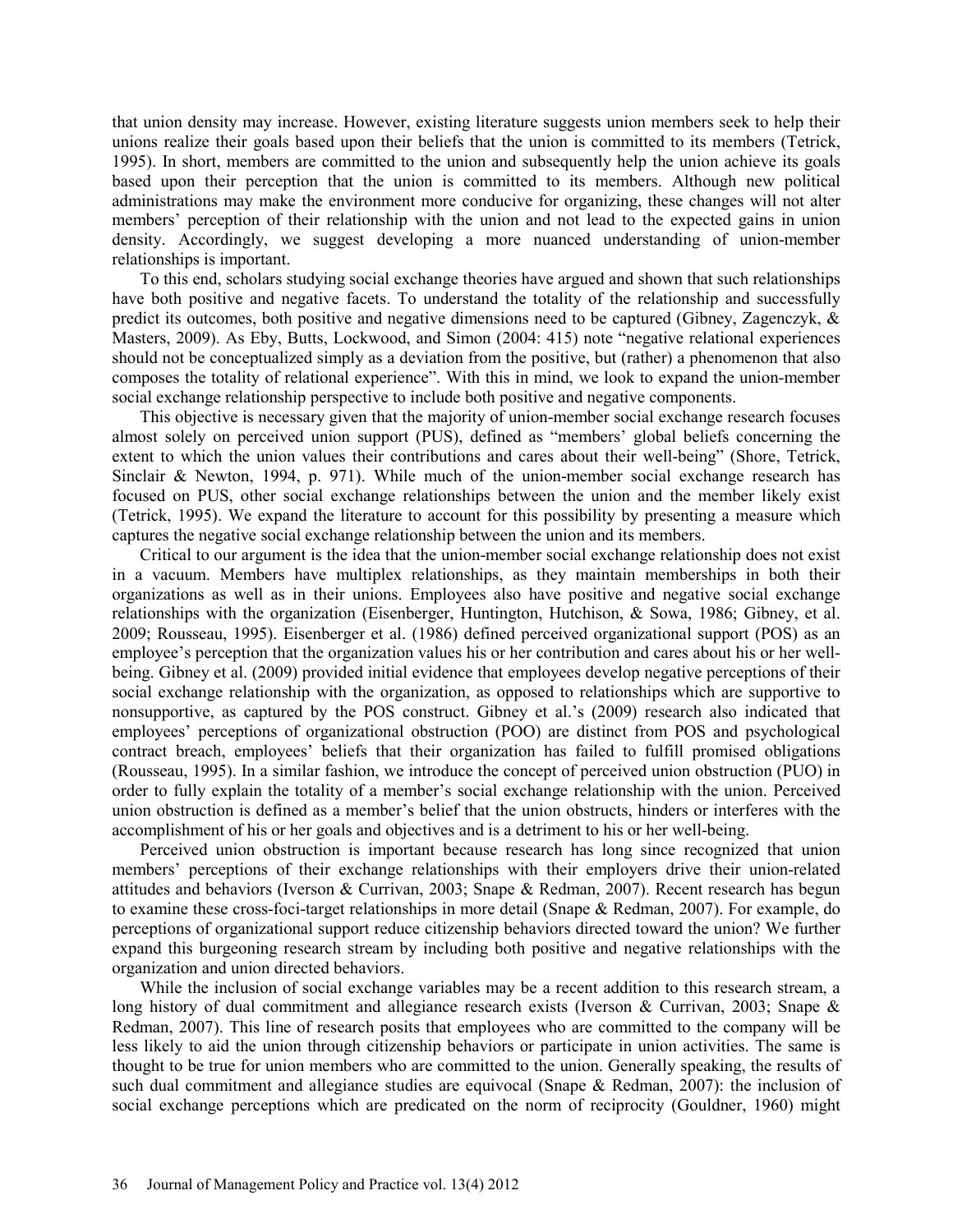present a slightly different picture. A positive or negative social exchange relationship might directly influence behaviors directed toward other groups. The old adage which states that the enemy of my enemy is my friend or the friend of my friend is my friend might endear employees and members to help one foci or the other.

In this study, we expand the current literature devoted to union-member social exchange relationships by including relational aspects which are positive and negative. In addition, we test whether social exchange relationships with one organization have ramifications for relationships with other institutions. We begin by reviewing the social exchange literature and then develop hypotheses. These hypotheses are then tested using a sample of public sector union members. We conclude with a discussion of the practical and theoretical implications as well as the limitations of the study.





### **LITERATURE REVIEW**

#### **Exchange Relationships**

Social exchange theory is predicated on the idea that individual-collective relationships may be characterized as exchanges of mutual support that are socioemotional (as opposed to solely economic) in nature (Blau 1964; Eisenberger et al, 1986; Sinclair & Tetrick, 1995). Underlying the individualcollective social exchange is the assumption that individuals personify the collective, be it a union or employer, and attribute the agents' actions to the intent of the collective itself (Eisenberger et al, 1986; Levinson, 1965; Sinclair & Tetrick, 1995). Thus, perceived treatment from representatives may be interpreted as signals of the collective's valuation of the employee or member. The social exchange relationship model in organizations is one in which employers offer rewards and favorable job conditions in exchange for employee loyalty and work effort (Blau, 1964; Eisenberger et al, 1986; Levinson, 1965). However, these positive work conditions may be attributed to the union if members believe that the positive work conditions exist because of representational and collective bargaining efforts by the union (Sinclair & Tetrick, 1995).

Social exchange relationships are widely believed to be driven by the norm of reciprocity (e.g., Eisenberger et al., 1986). The negative norm of reciprocity obligates individuals to return harm with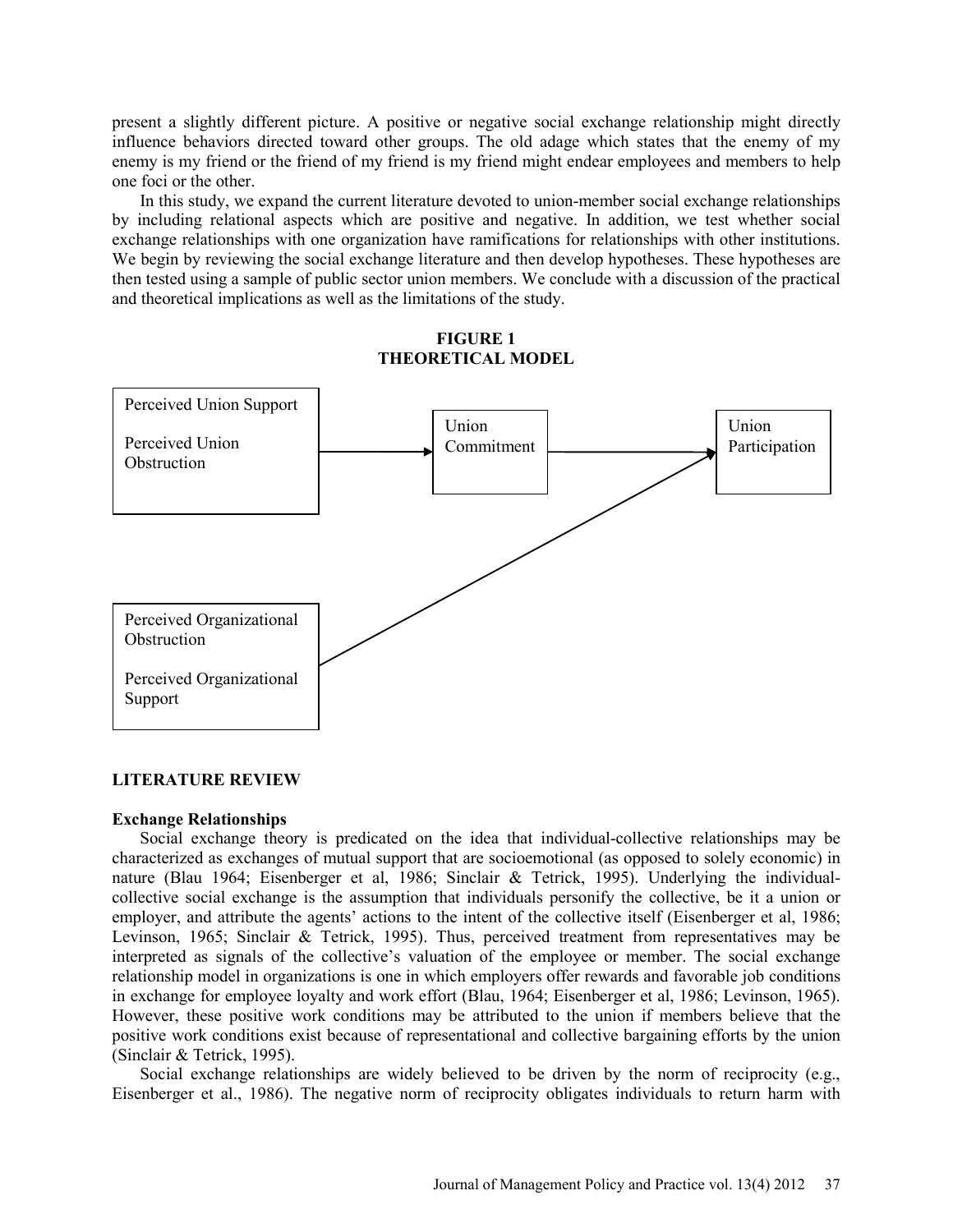harm, whereas the positive reciprocity norm obligates individuals to help, or at a minimum not harm, others who help (Gouldner, 1960). If an individual perceived positive treatment from the collective, the positive reciprocity norm suggests the individual will repay the positive treatment by behaving in a manner that is beneficial, or at a minimum is benign to the organization or union. Support perceptions are fostered when employees receive positive treatment from the organization, including fairness perceptions, human resource practices, and supervisory relationships (for a meta-analysis, see Rhoades & Eisenberger, 2002), whereas perceptions of union support (PUS) are fostered by union instrumentality or the degree to which the union garners better working conditions for members (Snape & Redman, 2007; Tetrick et al., 2007). Consistent with reciprocity norm, research shows that POS and PUS positively relate to commitment and citizenship behavior and negatively to turnover and turnover intentions (Iverson & Currivan, 2003; Rhoades & Eisenberger, 2002; Snape & Redman, 2004; Snape & Redman, 2007; Tetrick et al., 2007). Extant research generally indicates that social exchange theory presents a useful lens through which to view individual-collective relationships.

Yet some important aspects of social exchange are neglected in the literature. Researchers have long recognized that organizations are an important source of material and socio-emotional support for employees (Mayo, 1945). While early views of the employee-organization relationship focused exclusively on economic exchanges, subsequent perspectives considered the organization to be an important source of socio-emotional resources for employees as well. Employees derive esteem from organizational membership to overcome anomie (Mayo, 1945), which often leads them to attribute human-like characteristics to organizations (Levinson, 1965). Eisenberger et al. (1986) advanced the literature by proposing that employees develop a belief regarding the extent to which the organization provides support for them. They argued that the positive reciprocity norm (Gouldner, 1960) obligated employees to support the organization and union in return for its commitment to them. Together, Levinson (1965) and Eisenberger et al. (1986) demonstrate that employees: (1) personify organizations, and (2) form global beliefs regarding the extent to which treatment received from the organization is perceived to be supportive.

Gibney et al. (2009) expanded the employer-employee social exchange relationship to include negative exchanges. They argued that Gouldner's (1960) norm of reciprocity contains positive and negative elements. Negative elements are so salient that entire research streams are devoted to negative extra-role behaviors – known as organizational retaliatory behaviors. Based upon the foci-target argument inherent in the reciprocity norm, employees must perceive that the organization is a source of negative treatment if they are to retaliate against the organization. Following this logic, Skarlicki and Folger (2004) noted that "although many inanimate objects do not logically qualify as culpable actors, people nonetheless often treat personifications… as transgressors and deem them accountable for negative outcomes" (p. 375). It is noteworthy that Skarlicki and Folger do not in any way limit their reasoning to organizations, but instead consider inanimate objects in general.

Drawing on this logic, we believe that union members will hold unions responsible for negative treatment that they believe stems from the union (Bigoness & Tosi, 1984; Fiorito, Gallagher & Fukami, 1988). For example, unions have traditionally attempted to negotiate the highest wages possible for members. In some instances, such increased costs for employers may result in some members losing employment. Survivor members may hold the union responsible for negative treatment, such as increased workload and hours. Another possible situation may emerge as a result of the long-honored union clause of right of refusal. Right of refusal clauses require the most senior member of a union to refuse overtime before the overtime can be offered junior members. Traditionally, members with less seniority earn less and therefore may have a greater need for the more compensation. It is highly possible that these members could perceive the union as obstructing or interfering with their goals because they perceive that its policies are unfair.

While the research on negative social exchange relationships is fairly new, it is probable that the negative social exchange relationships will impact commitment to the organization or union. Research has consistently found that social exchange relationships correlate with commitment to the union or organization (Iverson & Currivan, 2003; Rhoades & Eisenberger, 2002; Snape & Redman, 2004; Snape &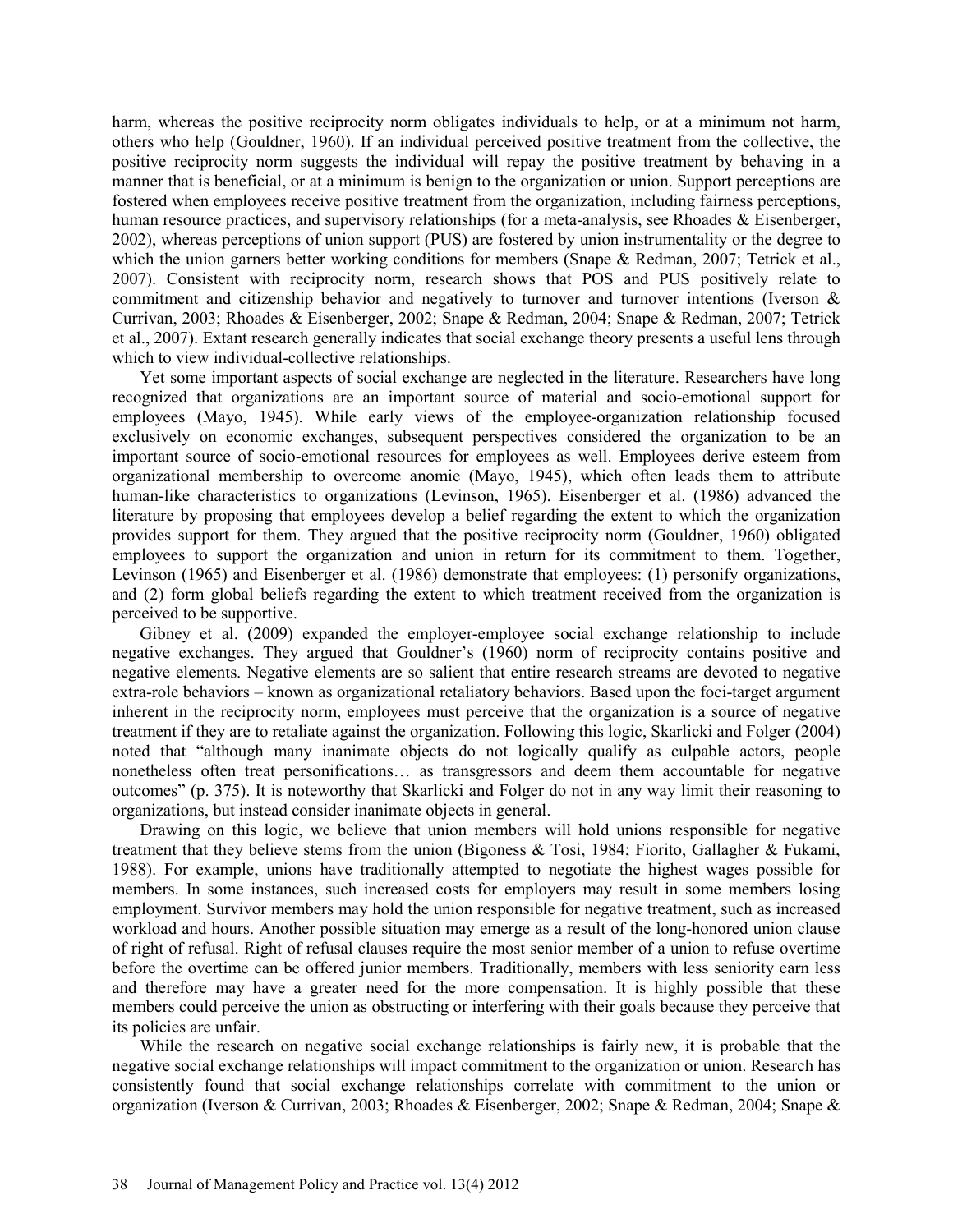Redman, 2007; Tetrick et al., 2007). The positive norm of reciprocity obligates individuals to repay commitment with commitment (Eisenberger et al, 1986; Shore et al., 1994). In a union context, this increased commitment is manifested behaviorally through increased participation or through union activities or citizenship behaviors directed at the union.

#### **HYPOTHESIS DEVELOPMENT**

## **Social Exchange with the Organization and Union Participation**

Employees who perceived that the organization obstructed them were more likely to engage in voice behaviors (Gibney et al., 2009) and tended to disidentify with the organization (Gibney, Zagenczyk, Fuller, Hester, & Caner, 2011). Hirschman (1970) described voice behaviors as employee attempts to change a situation instead of leaving the situation. Voice was later expanded to include activities such as engaging supervisors and coworkers in discussions about problems in the workplace (Rusbult, Zembrodt & Gunn, 1982) and participation in union activities (Iverson & Currivan, 2003).

The argument for including union participation in voice behaviors is predicated on the employment situation being characterized as dissatisfaction and displeasure with the current work environment (Rusbult Farrell, Rogers & Mainous, 1988). After actively engaging in other voice behaviors such as complaining, employees who are still dissatisfied with the environment will seek the union's help in addressing the hygiene factors causing displeasure (Freeman & Medoff, 1984; Parkes & Razavi, 2004). This argument suggests that employees participate in union activities to rectify poor working conditions. A rational employee would most likely consider a work environment which is perceived to be detrimental to one's well-being as characteristic of poor working conditions. Thus, an obstructed employee will aid the union by participating in union organizing activities.

While members may seek assistance from a union to moderate the employee-employer relationship in negative work environments, employees have complex relationships with the organization. Employees can also categorize the employer-employee relationship as caring and supportive and identify with the organization (Eisenberger et al., 1986). When employees believe the organization supports and cares about them, they are more likely to identify with the organization (Gibney et al., 2011). They will perceive a oneness with the organization and may see the union as a threat to their personal identity. In such a manner they will not help the union because helping the union may ultimately lead to damaging themselves psychologically such that negative statements about the organization could be interpreted as negative statements about themselves.

In contrast to looking for help in rectifying a negative work relationship, employees perceiving a positive work relationship are unlikely to feel obligated to help the union. In contrast to obstructed employees, these employees will distance themselves from active participation in union activities in an effort to not adversely impact the positive work environment that already exists. Some researchers have argued that members are likely to go beyond not helping the union and in fact contribute to efforts aimed at actively attempting to decertify the union as working conditions become more positive (Bigoness & Tosi, 1984). Thus, we hypothesize:

*Hypothesis 1: Perceptions of organizational obstruction are positively related participation in union activities.*

*Hypothesis 2: Perceived organizational support is negatively related to participation in union activities.* 

#### **Social Exchange with the Union and Union Participation**

Perceived union obstruction is defined as a member's belief that the union obstructs, hinders or interferes with the accomplishment of his or her goals and objectives and is a detriment to his or her wellbeing. This perception will be fostered by treatment received from the union. To the extent that the membership believes that the union obstructs goal attainment and is detrimental to their well-being,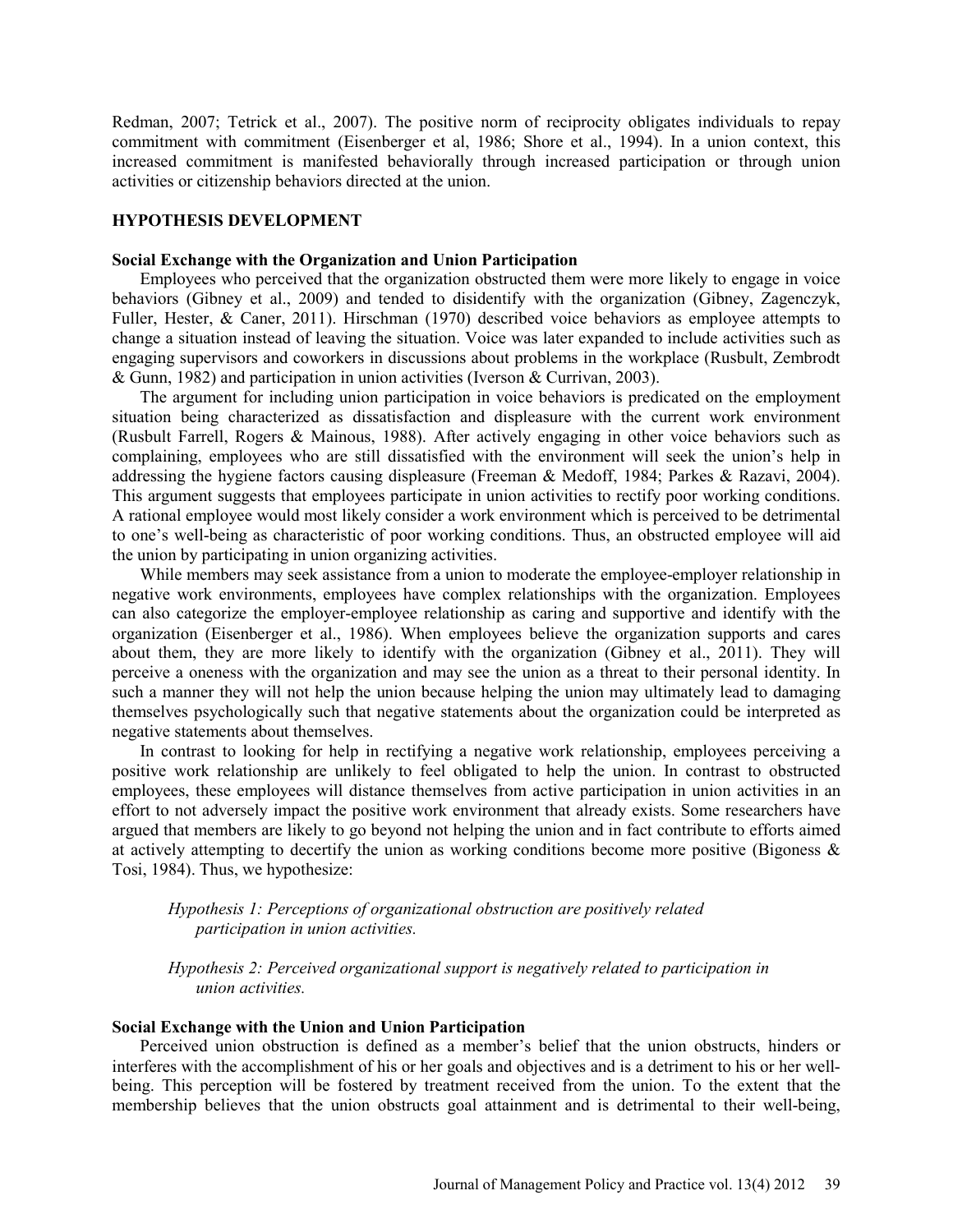members will be less likely to participate in union events. Cognitive dissonance theory (Festinger, 1957) and the negative norm of reciprocity (Gouldner, 1960) provide the theoretical underpinning of this relationship.

For example, some scholars have argued that unionization reduces a member's autonomy and as a result their ability to engage in discretionary behaviors (Troy, 2004). As is the case in employer-employee relationships, the union-member social exchange relationship may also be characterized as dissatisfying (Fiorito et al., 1988). Fiorito and colleagues argued and found support for the idea that members develop perceptions that the union may reduce the quality of the working environment. Consistent with research on cognitive dissonance (Festinger, 1957), when the union-member relationship takes a negative tone, members are likely to distance themselves from the union in much the same way that employees distance themselves from organizations that negatively affect employee self-concept (Gibney et al., 2011). This occurs because employees experience tension when they behave in a positive manner towards an organization that they regard negatively. According to the positive and negative norms of reciprocity, individuals do not help those that are perceived to be harming them, but are likely to help those who help them (Gouldner, 1960). Thus, members that perceive the union to be supportive and care about their wellbeing are more likely to reciprocate by supporting the union through engagement in union activities. A growing body of research consistently finds that members who believe that the union is supportive participate in union activities (Tetrick et al., 2007).

*Hypothesis 3: Perceived union support is positively related participation in union activities.*

*Hypothesis 4: Perceptions of union obstruction are negatively related to participation in union activities.* 

### **Social Exchange with the Union and Union Participation**

While the "cross-foci" commitment or dual commitment and allegiance research is equivocal (Bigoness & Tosi, 1984), the mediating role of union commitment is significantly clearer (Chan, Snape  $\&$ Redman, 2004; Sinclair & Tetrick, 1995; Snape & Redman, 2004; Snape & Redman, 2007; Tetrick et al, 2007). The argument is similar to that proposed in the organizational literature: employees look to reciprocate positive treatment through increased commitment which manifests itself in aiding the provider of said treatment by going above and beyond job requirements (Organ, 1988). However, job requirements may not present the opportunity to repay the union for positive treatment. Accordingly, members who feel obligated will look for ways to assist the union in other ways. Such assistance may take various forms including helping other members, attending union meetings and generally speaking favorably when discussing the union with others.

Based upon the positive norm of reciprocity (Gouldner, 1960), members who perceive that the union is committed to them reciprocate with commitment to the union characteristic of a homogeneous exchange relationship. This attitudinal exchange is then manifested in behavior indicative of commitment such as participation and aid directed to the union.

Although these arguments are based on the positive norm of reciprocity, members may also have negative perceptions of their relationship with the union (Bigoness & Tosi, 1984; Fiorito et al., 1998). When members perceive that the union treats them in a negative manner, they are unlikely to be committed to the union's goals. The reduced commitment will be manifested in reduced participation in union-sponsored activities. Accordingly, we hypothesize that:

*Hypothesis 5: Commitment to the union mediates the positive relationship between perceived union support and union participation.* 

*Hypothesis 6: Commitment to the union mediates the negative relationship between perceived union obstruction and union participation.*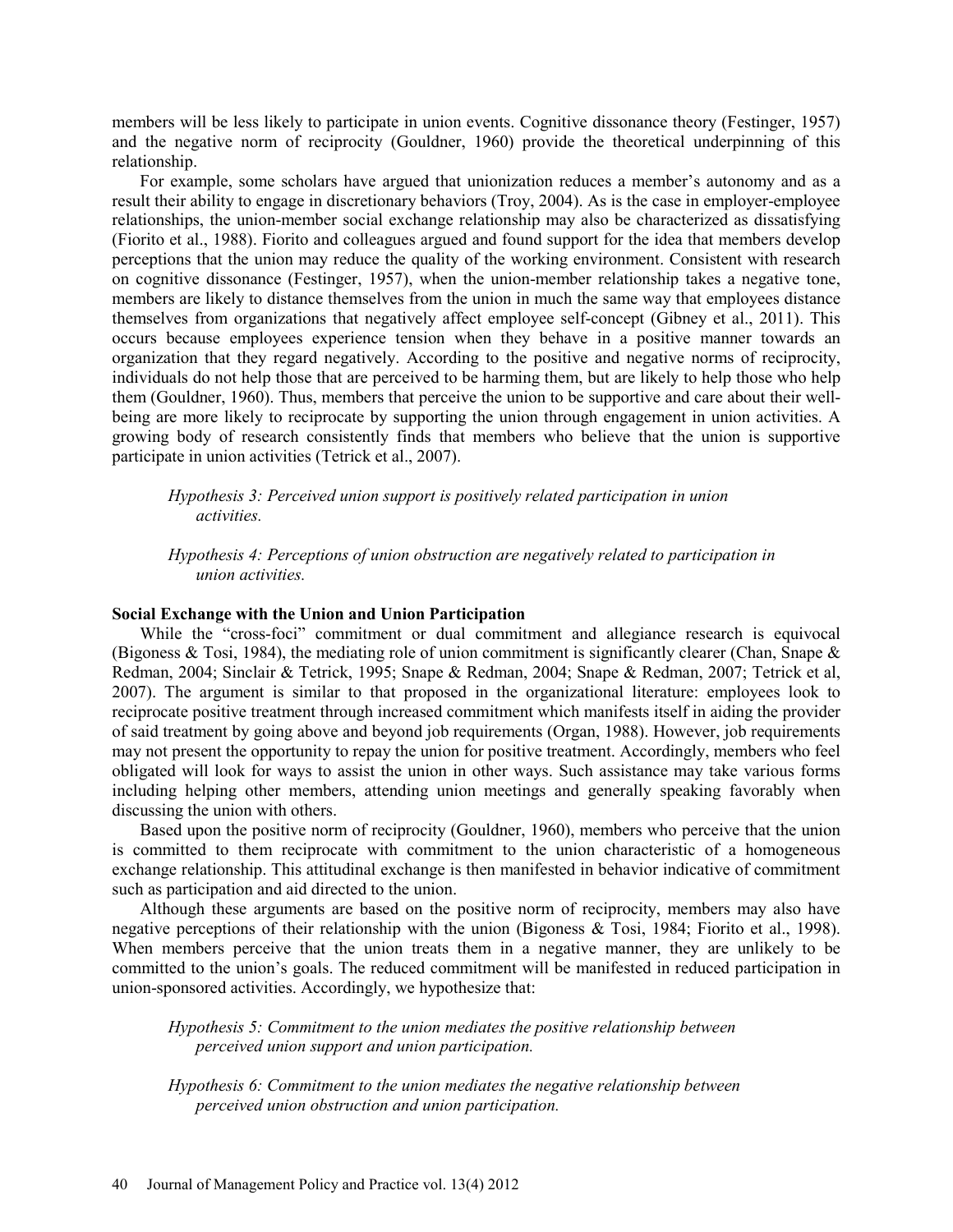#### **METHODS**

#### **Sample and Procedures**

The leaders of a public sector labor union in the eastern United States agreed to participate in the survey, but declined identification of the union in any forthcoming publications. We collected 168 responses from union members. Responses were collected from a small mailing (n=94, response rate 11%) and from attendees at monthly meetings (n=74). The sample was 53% female with an average age of 53 and a mean tenure of approximately 17 years. Approximately 37% of the respondents had completed a college degree (associate, bachelor or graduate degree).

## **Measures**

The response format for the union-member and employer-employee social exchange relationships, as well as union commitment scales, was a 7-point Likert scale with endpoints of "Strongly Disagree" (1) to "Strongly Agree" (7) with a midpoint of "Neither Agree\Disagree" (4). The response format for the union participation scale was a four point scale with endpoints of "Very Often" (3) and "Never" (0).

#### *Perceived Organizational Obstruction*

Gibney et al. (2009) developed the Perceived Organizational Obstruction scale. We selected three items from their scale which are listed in Table 2 due to space constraints imposed by the organization. The items were chosen to cover the main dimensions of the construct: obstruction of work performance, goal attainment and detriment to well-being. Cronbach's alpha for perceived organizational obstruction in the current sample is .80.

#### *Perceived Organizational Support*

With space considerations in mind again, we selected three items from the perceived organizational support scale (Eisenberger et al., 1986) that are listed in Table 2. The items were selected to capture the main tenets of the perceived organizational support construct, which purports that the organization values employees' contributions and cares for employees' well-being (Eisenberger, et al., 1986). The reliability measure of Cronbach's alpha for the current sample was .91.

### *Perceived Union Support*

We selected three items (see Table 2) with the factor loadings above .71 from the Perceived Union Support scale (Shore et al., 1994). A factor loading of .71 suggests more of the variance in item scores is due to the underlying construct instead of error. Internal consistency for the scale, as measured by Cronbach's alpha, was .94.

#### *Perceived Union Obstruction*

We changed the referent of the three perceived organizational obstruction scale items from organization to union to create the perceived union obstruction scale. Cronbach's alpha for this scale was .86.

#### *Union Commitment*

We used four items from the loyalty subscale of the union commitment scale developed by Gordon, Philpot, Burt, Thompson, and Spiller (1980; see Table 2). We utilized the loyalty subscale since "most prior research has established loyalty as a primary antecedent" to union participation (Tetrick, Shore, McClurg & Vandenberg, 2007, p. 820). Sherer and Morishma (1989) reported a Cronbach's alpha of .88 for their seven item scale, whereas Tetrick et al. reported an alpha of .91 for the full ten item loyalty subscale. The internal consistency of the measure we used in this study was .95.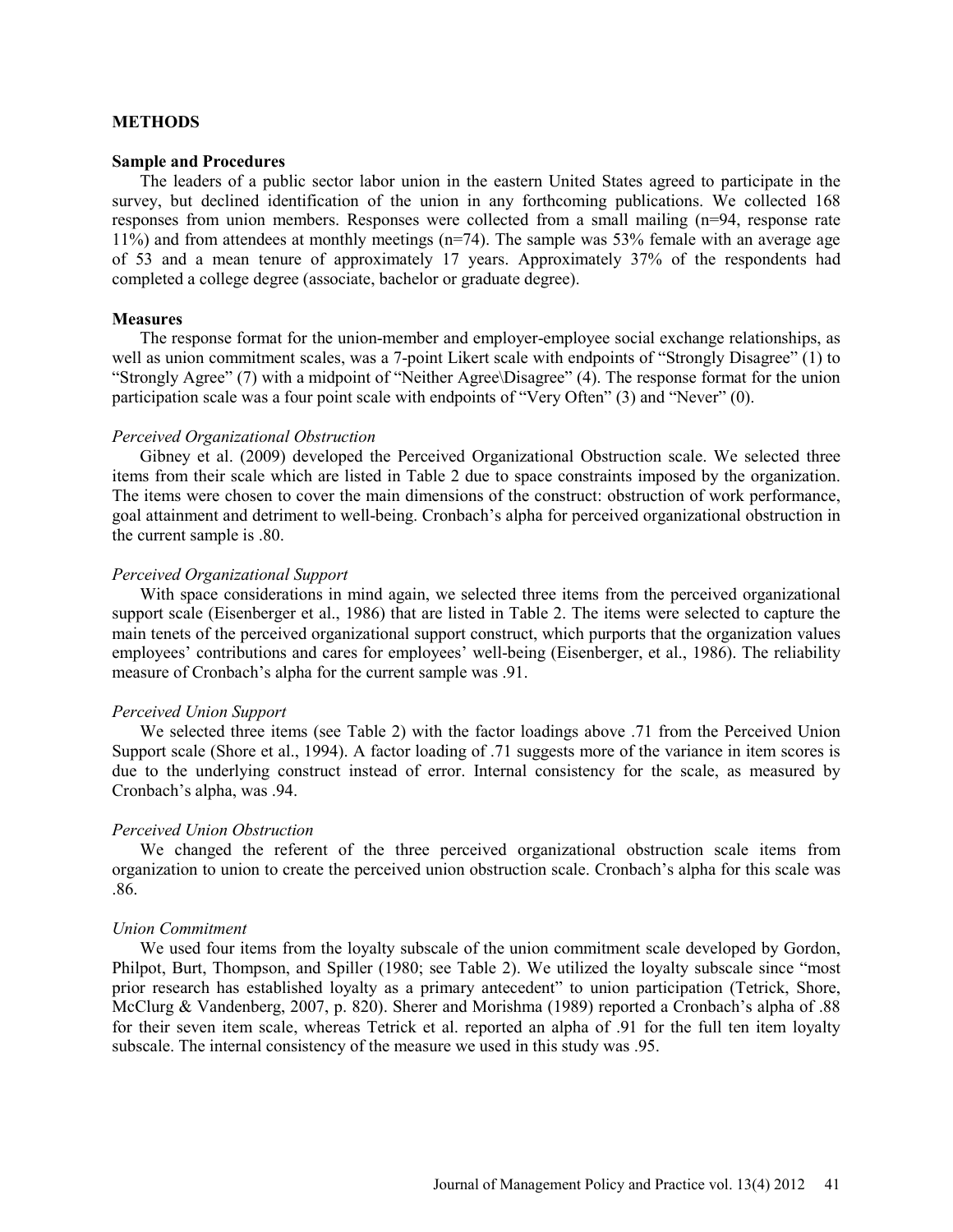#### *Union Participation*

We used seven items from Fullagar, Gallagher, Gordon and Clark's (1995) eleven-item union participation scale. We modified the scale response format. Fullagar et al. (1995) asked respondents whether the respondent had engaged in the behavior during the past year, whereas respondents in this study were be asked to report whether they performed the behaviors very often, often, hardly ever or never. Cronbach's alpha for the current sample was .88.

#### *Control Variables*

We controlled for gender, tenure and age. Gender was coded as 1 for men and 0 for women. Tenure and age were measured in years. We controlled for gender because female members may actually be obstructed by practices such as the glass ceiling. Tenure was controlled since junior members may perceive higher levels of obstruction due to union clauses such right of first refusal. In addition, employees who perceive higher levels of support from the organization are more likely to remain with the organization. Gibney et al. (2009) concluded that treatment by the organization may be more salient to younger workers whereas older employees perceive that organizational events may not directed at them personally. Thus, we controlled for age. In addition, older employees may face some of the same negative treatment that women experience.

#### **RESULTS**

|                        | <b>Mean</b> |              | <b>Correlations</b> |                |                |          |         |           |           |          |          |
|------------------------|-------------|--------------|---------------------|----------------|----------------|----------|---------|-----------|-----------|----------|----------|
|                        |             | Std.<br>Dev. |                     |                | ß              | 4        | 5       | 6         |           | 8        | <b>Q</b> |
| Age                    | 52.58       | 9.55         | $N\setminus A$      |                |                |          |         |           |           |          |          |
| Gender                 | 42          | .5           | 00.                 | $N\setminus A$ |                |          |         |           |           |          |          |
| Tenure                 | 16.74       | 10.12        | $.37***$            | .07            | $N\setminus A$ |          |         |           |           |          |          |
| POO                    | 3.77        | 1.79         | .09                 | $-07$          | .14            | (.80)    |         |           |           |          |          |
| <b>POS</b>             | 3.21        | 1.87         | $.27***$            | .08            | .01            | $-41$    | (.91)   |           |           |          |          |
| <b>PUS</b>             | 4.44        | 1.76         | $-06$               | $-13$          | .10            | .01      | 12      | (.94)     |           |          |          |
| <b>PUO</b>             | 2.30        | 1.56         | .04                 | 17             | .02            | $.23*$   | $-0.09$ | $-.40***$ | (.86)     |          |          |
| Union<br>Commitment    | 5.34        | 1.78         | .00                 | .02            | .14            | $-0.08$  | .11     | $.65***$  | $-.60***$ | (.95)    |          |
| Union<br>Participation | 1.72        | .80          | $-.08$              | .12            | .17            | $.34***$ | $-18$   | $.30***$  | $-26$ **  | $.40***$ | (.88)    |

# **TABLE 1 DESCRIPTIVE STATISTICS**

Notes: Cronbach's Alpha reported on diagonal in parentheses, \*\*\* Correlation is significant at the 0.001 level, \*\* Correlation is significant at the 0.01 level, \* Correlation is significant at the 0.05 level

The means, standard deviations and bivariate correlations were calculated and are presented in Table 1. All union social exchange variables were significantly correlated with union participation as well as perceived organizational obstruction, but perceived organizational support was not significantly correlated with union participation. We assessed the discriminant validity of the constructs using the bivariate correlations. We used Morrow's bivariate correlation criterion of .8 for construct redundancy (Morrow, 1983). The results presented in Table 1 suggest that respondents distinguished between positive and negative social exchange perceptions with and between the union and employer.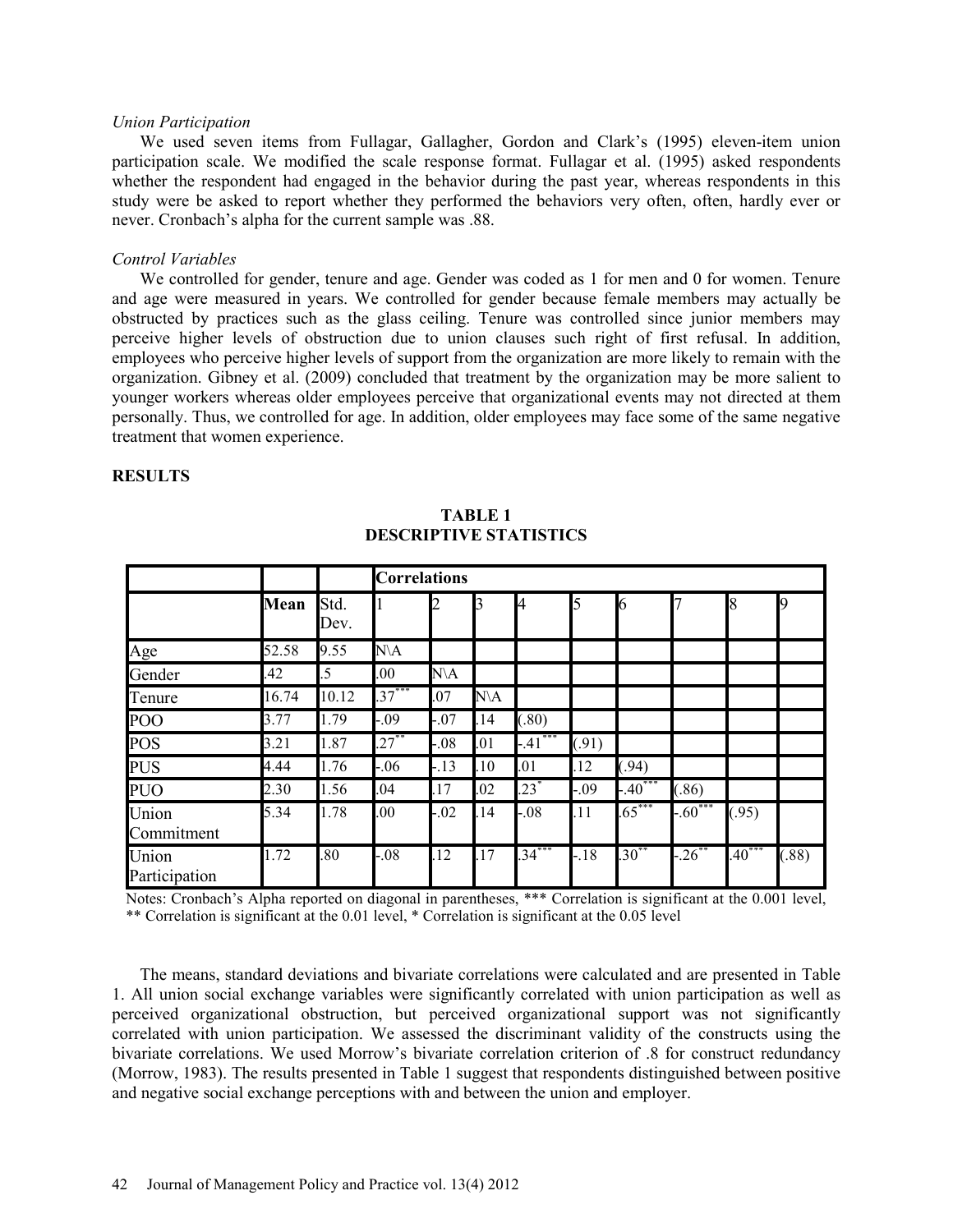Before proceeding with hypotheses testing, we chose to evaluate if respondents distinguished between social exchange perceptions with the union and the organization. That is, within each social exchange relationship, we included positive and negative social exchange perceptions. We included union commitment perceptions to aid in evaluation of the degree to which single source bias influenced our results.

Nunnally (1978) suggested a ten to one item-respondent ratio for factor analysis. Thus, our study meets this criterion and we continued with our analysis. The sixteen items included in the factor analysis are presented in Table 2.

**TABLE 2 FACTOR ANALYSIS**

|                                                                                                                                                                       | Factor              |                               |                                        |                                   |                                          |  |  |
|-----------------------------------------------------------------------------------------------------------------------------------------------------------------------|---------------------|-------------------------------|----------------------------------------|-----------------------------------|------------------------------------------|--|--|
| Item                                                                                                                                                                  | Union<br>Commitment | Perceived<br>Union<br>Support | Perceived<br>Organizational<br>Support | Perceived<br>Union<br>Obstruction | Perceived<br>Organization<br>Obstruction |  |  |
| My organization is a detriment to my well-being.                                                                                                                      | .02                 | .01                           | $-27$                                  | .17                               | .75                                      |  |  |
| The organization gets in the way of my<br>performance.                                                                                                                | $-02$               | $-0.01$                       | $-14$                                  | .05                               | .88                                      |  |  |
| My goal attainment is thwarted by the<br>organization.                                                                                                                | $-03$               | .03                           | $-11$                                  | .04                               | .91                                      |  |  |
| My organization really cares about my well-<br>being.                                                                                                                 | .01                 | .05                           | .91                                    | $-0.03$                           | $-16$                                    |  |  |
| My organization values my contributions to its<br>well-being.                                                                                                         | 15                  | .02                           | .89                                    | $-07$                             | $-.18$                                   |  |  |
| My organization strongly considers my goals<br>and values.                                                                                                            | $-0.05$             | 12                            | .90                                    | .04                               | $-17$                                    |  |  |
| The union strongly considers my goals and<br>values.                                                                                                                  | 35                  | .86                           | .02                                    | $-0.09$                           | $-0.06$                                  |  |  |
| My union considers my best interests when it<br>makes decisions that affect me.                                                                                       | 40                  | .83                           | .14                                    | $-13$                             | .06                                      |  |  |
| My union really cares about my well-being.                                                                                                                            | 33                  | .86                           | .09                                    | $-20$                             | .06                                      |  |  |
| My union is a detriment to my well-being.                                                                                                                             | $-11$               | .00                           | $-0.05$                                | .88                               | .09                                      |  |  |
| The union gets in the way of my performance.                                                                                                                          | .33                 | $-28$                         | .01                                    | .79                               | .14                                      |  |  |
| My goal attainment is thwarted by the union.                                                                                                                          | .36                 | $-19$                         | $-0.02$                                | .83                               | .08                                      |  |  |
| There's a lot to be gained by joining the union.                                                                                                                      | .90                 | 30                            | .03                                    | $-18$                             | $-0.02$                                  |  |  |
| Deciding to join the union was a smart move on<br>my part.                                                                                                            | 85                  | 30                            | .01                                    | $-26$                             | .01                                      |  |  |
| I feel a sense of pride in being part of the union.                                                                                                                   | .82                 | .32                           | .02                                    | $-28$                             | .01                                      |  |  |
| Based on what I know now, and what I believe I<br>can expect in the future, I plan to be a member<br>of the union for the rest of the time I work for<br>the company. | .85                 | 24                            | .04                                    | $-16$                             | $-0.04$                                  |  |  |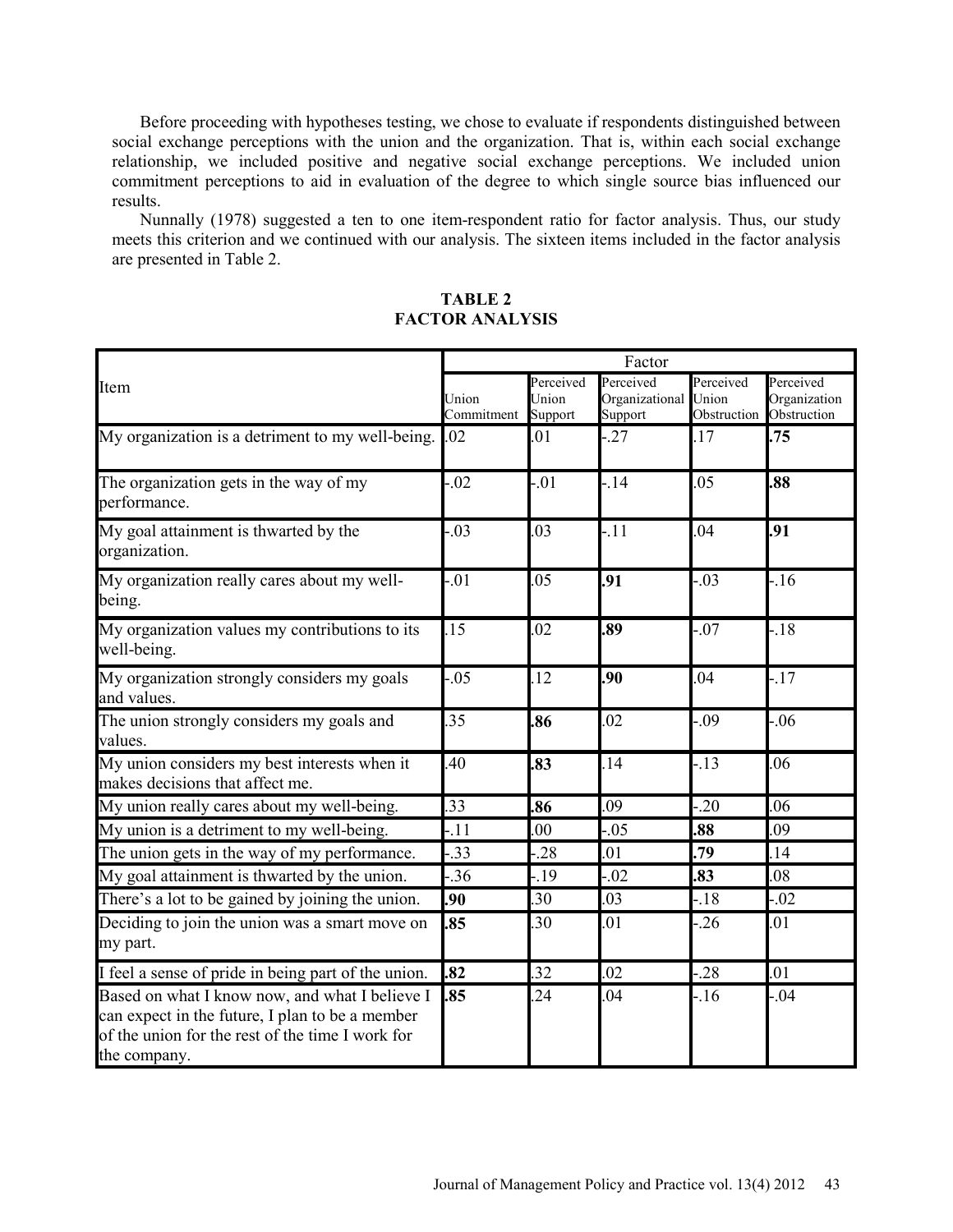The factor analysis utilized an extraction method of five factors – as compared to eigenvalues greater than one- with varimax rotation. This methodology was chosen, instead of completely exploratory extraction, because theory would suggest the existence of five factors since the larger scales from which the items were selected have been validated in previous research, except for PUO. All items loaded on the appropriate construct with an item-factor correlation of at least .71. No item exceeded the cross-loading item-factor correlation criterion of .4. Thus, confirming our expectations based upon prior research and analysis. The scales exhibit acceptable degrees of internal consistency (see Table 1). From these results, all items were retained for further analysis. We therefore concluded that respondents distinguished between items and responded to similar items in a similar fashion. However, this does not mean that the two different sources of data were invariant in responding to the independent variables in question. We therefore compared the two groups before continuing with our analysis.

Before combining the data, we checked for item invariance across the subsamples on the sixteen survey items which comprised the independent variables. The respondents differed in their response pattern to two items, one perception of union support item (chi square  $22.65$ , 6 df, p<.001) and one perception of union obstruction (chi square 18.22, 6 df,  $p<01$ ), of the sixteen items.

Due to these differences in the response patterns, we decided to evaluate whether differences in the mean levels of perceptions of support and obstruction existed. We therefore created an index variable for perceived union support and perceived organizational obstruction. The results of an ANOVA provided mixed results. We ran the regressions for each of the subsamples. The same hypotheses found support in each of the subsamples at the same level of significance. However, the beta values changed. The results of the ANOVA found that members attending the meeting perceived higher levels of support, but no there was no significant differences in the mean of perceptions of obstruction between these groups.

Based upon the results of our analyses, we decided to proceed with hypotheses testing by treating the subsamples as a single sample. All hypotheses were tested using hierarchical regression analysis using Baron and Kenny's (1986) methodology for testing mediation. We utilized a three-step regression model. In the first step, we entered demographic variables of age, gender and organizational tenure. Hypotheses 1 through 4 were tested using the second step of the regression which when the social exchange variables were entered. The regression results are presented in Table 3.

| <b>Predictors</b>                    |          | <b>Union Participation</b> |          | <b>Union Commitment</b> |                      |  |
|--------------------------------------|----------|----------------------------|----------|-------------------------|----------------------|--|
| Step1:                               |          | 2                          | 3        |                         |                      |  |
| <b>Demographic Variables</b>         |          |                            |          |                         |                      |  |
| Age                                  | $-.16$   | $-.05$                     | $-.05$   | $-.07$                  | .01                  |  |
| Gender                               | .11      | $.22*$                     | $.18*$   | $-.03$                  | .12                  |  |
| Tenure                               | $22^{*}$ | .10                        | .08      | .17                     | .08                  |  |
| Adjusted R2                          | $.03*$   |                            |          | $-.01$                  |                      |  |
| <b>Step 2: Independent Variables</b> |          |                            |          |                         |                      |  |
| Perceived Organizational Obstruction |          | $.39***$                   | $.38***$ |                         | .04                  |  |
| Perceived Organizational Support     |          | $-.04$                     | $-.06$   |                         | .04                  |  |
| Perceived Union Support              |          | .19                        | .06      |                         | $.47***$             |  |
| Perceived Union Obstruction          |          | $-.32***$                  | $-.20$   |                         | $-44$ <sup>***</sup> |  |
| R <sub>2</sub> Change                |          | $.26***$                   |          |                         |                      |  |
| <b>Step 3: Mediator</b>              |          |                            |          |                         |                      |  |
| <b>Union Commitment</b>              |          |                            | .27'     |                         |                      |  |
| R <sub>2</sub> Change                |          |                            | $.03*$   |                         | $.56***$             |  |

### **TABLE 3 RESULTS OF REGRESSION ANALYSIS**

Notes: \*\*\* Correlation is significant at the 0.001 level, \*\* Correlation is significant at the 0.01 level, \* Correlation is significant at the 0.05 level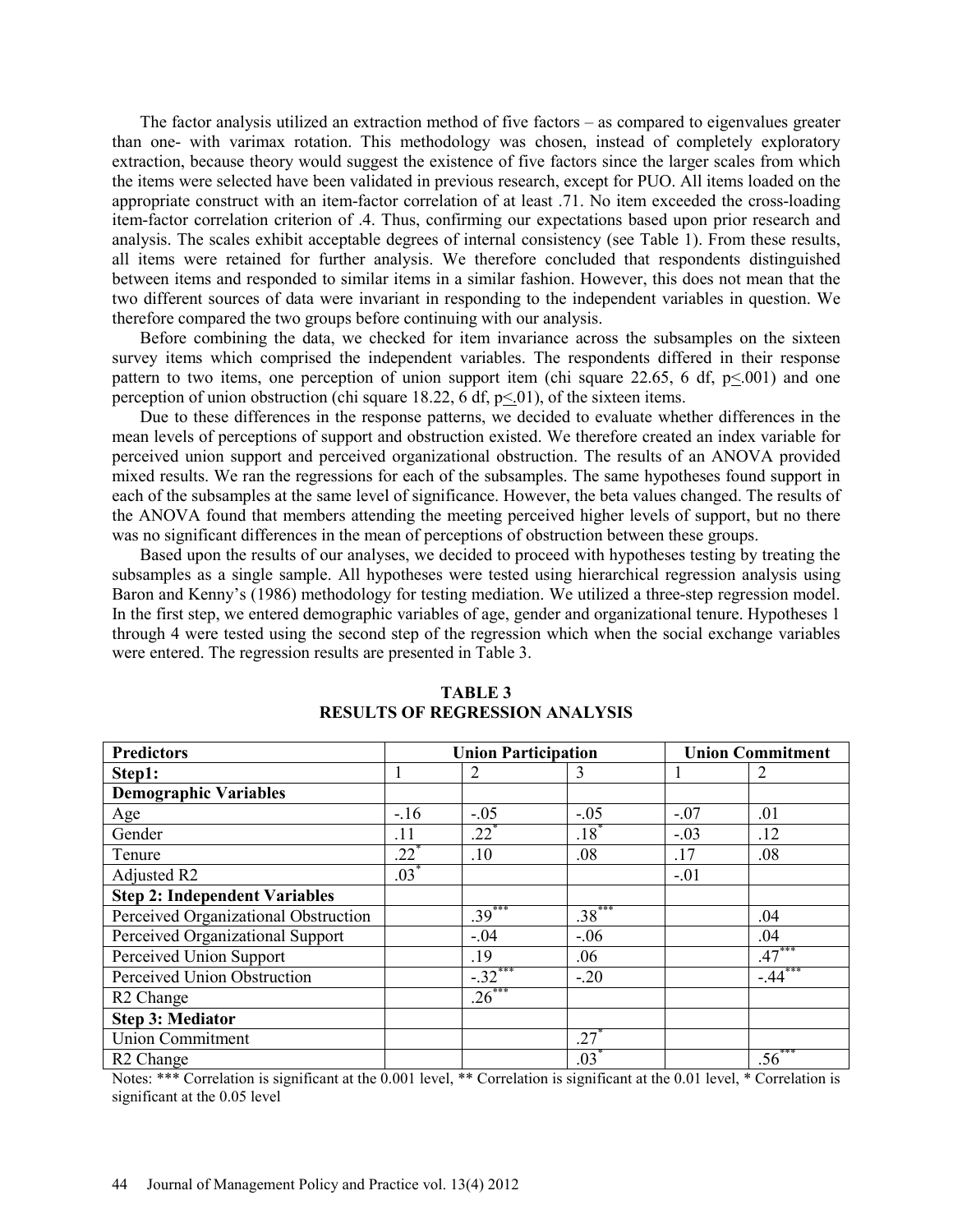We found mixed support for our hypotheses in the second step of our regression analysis. Hypothesis 1 stated that POO would positively predict participation in union events. We found support for this in the third step of the regression ( $\beta$  = .39,  $p \leq$  .001). Hypothesis 2, which stated that POS would be negatively related to union participation, was not supported  $(\beta = 0.04, p > 0.05)$ . Union participation was positively and but not significantly related to perceived union support  $(\beta = .19, p > .05)$ . Thus Hypothesis 3 was not supported. Perceived union obstruction was negatively related to union participation ( $\beta$  = -.32,  $p \leq .001$ ) in support of Hypothesis 4.

We used the criteria established by Baron and Kenny (1986) to determine if mediation effects existed: (a) a significant association between the independent variable and the mediator variable, (b) a significant association between the mediator variable and the dependent variable, (c) a significant association between the independent variable and the dependent variable, and (d) an insignificant (*full* mediation) or reduced effect (*partial* mediation) for the independent variable on the dependent variable when the mediator variable is held constant.

The first requirement for mediation was met for perceived union support and perceived union obstruction (see Table 3). Both perceived union support and perceived union obstruction were significantly associated to the mediator variable (union commitment (PUS:  $\beta = .47$ ,  $p \le .001$ ; PUO:  $\beta = -$ .44,  $p \leq 0.001$ ). The second requirement for mediation was also met, as union commitment was significantly related to union participation ( $\beta$  = .04,  $p \leq$  .05). Support for the third requirement for mediation, a significant correlation between the independent variable and the dependent variable, was obtained for perceived union obstruction (Hypothesis 4), but not perceived union support (Hypothesis 3). The fourth step in the test for mediation, which requires that the independent variable not influence the dependent variable after the mediator is entered into the regression equation, was also met. When union commitment was entered in the equation in step 3, the PUO-union participation  $(\beta = -0.20, p > 0.05)$  became insignificant in the presence of union commitment. Thus, commitment to the union fully mediated the PUO-participation in support of hypothesis 6. Hypothesis 5 was not supported because Hypothesis 3 was not supported.

### **DISCUSSION**

The results of this study provide evidence which generally supports the notions that: (a) union members develop perceptions which capture negative aspects of the social exchange relationships that they maintain with their unions and these perceptions go beyond perceptions of support; (b) perceptions of the employer-employee social exchange relationship influence member's behavior in union activities; and (3) negative relationships have a greater influence than positive relationships.

While in different directions, the negative perceptions of PUO and POO were the strongest predictors of union participation. Employees and members seem to respond more strongly to negative treatment from the organization and the union. The relatively modest response to positive encounters suggests that negative campaigning works. As such, union leaders should continually emphasize the negative treatment from the organization. While focusing on the negative treatment from the organization, it would also be wise to occasionally point out some of the supportive treatment that the union provides.

Interestingly, while it also wise for corporate management to point out negative treatment from the union, executives need not point out positive treatment from the organization. This would lead to negative campaigns against one another. While our results suggest this would be an effective strategy, it should be used judiciously. Voice is only one response to dissatisfying working conditions (Rusbult et al., 1988). The employee\member may perceive that the only recourse to escape negative treatment from the organization AND the union is leave the organization. By terminating employment, the employee\member ceases being treated negatively by both the union and the employing organization.

One might expect such a response based upon the negative norm of reciprocity (Gouldner, 1960) which posits that individuals return negative treatment with negative treatment. The voluntary termination from a union environment simultaneously causes a loss of dues and fees to the union and increased replacement costs to the organization. In comparison to other retaliatory behaviors such as deviant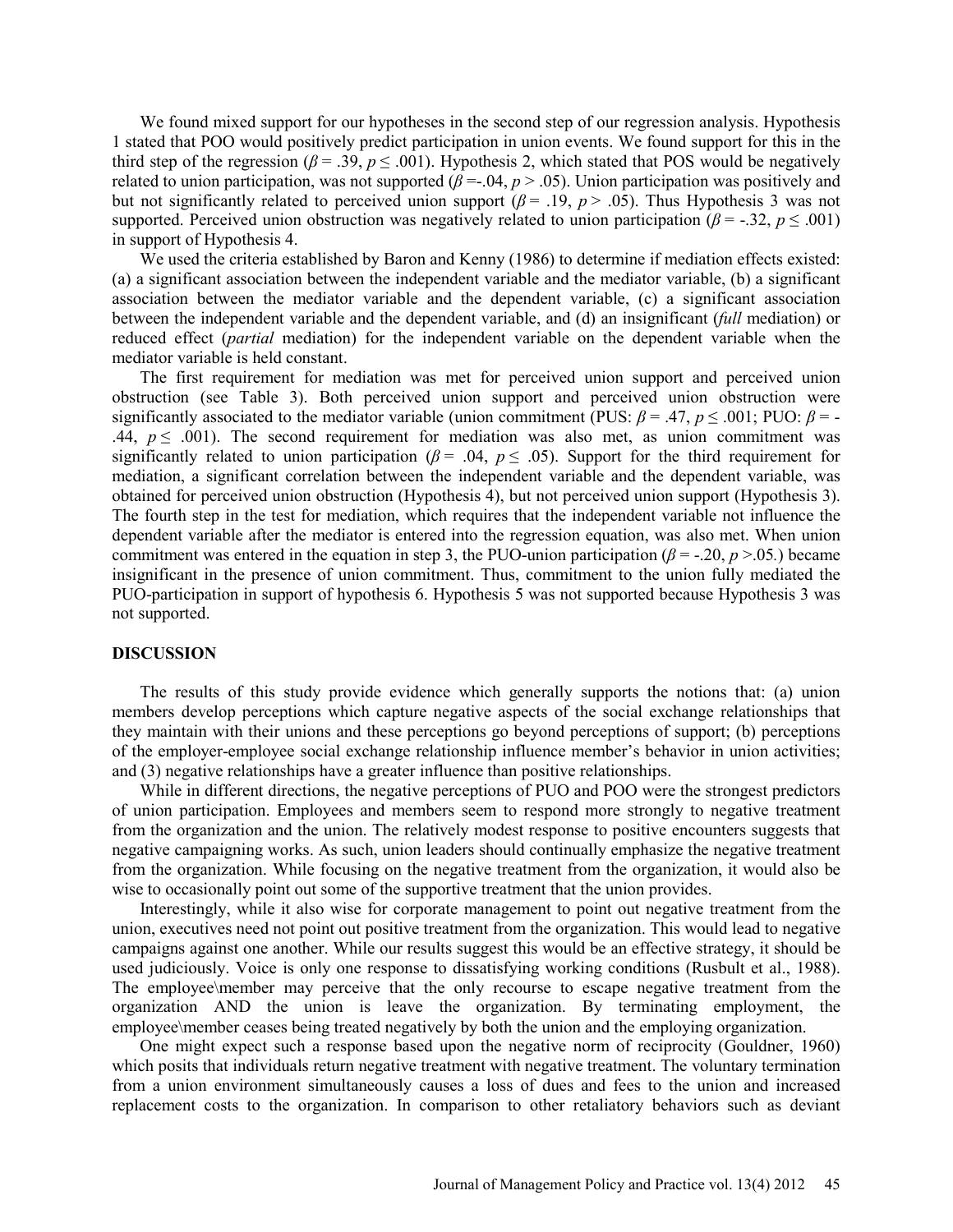behaviors (Skarlicki & Folger, 2004), the union and organization may well be better off if the employee\member terminates the working relationship. Future research should explore the relationship between retaliatory behaviors directed at the union and organization in response to perceived negative treatment.

Iverson and Currivan suggested that researchers "rethink the tenuous link that unions create job dissatisfaction" and "focus on within differences" on union members (2003:105). Our results suggest possible area for this research. The evaluation of employee and member social exchange relationships with the union and organization may provide fertile ground for understanding the mechanisms of union participation and voluntary termination in organizations.

Our findings support and expand the current model of social exchange relationships and behavior in the organization. Snape and Redman (2007) posited that a positive social exchange relationship with the organization would be related to positive, discretionary behavior directed at the union (union citizenship behaviors). They did not find support for this relationship. The results of the current study did not evidence a relationship between perception of the social exchange relationship with the organization and positive, discretionary behaviors directed at the union (union participation). Our results expand this research stream by indicating that a negative relationship with the organization is likely to motivate employees to help the union.

This study also provides support for the consistent finding that union commitment is an antecedent to union participation (Bamberger, Kluger & Suchard, 1999; Fuller & Hester, 2001; Snape & Redman, 2007; Tetrick et al., 2007). Tetrick et al. (2007) evaluated different union participation models regarding social exchange. These researchers concluded that union commitment and loyalty mediated the relationship between PUS and participation in union events. Our results support and extend their findings. First, we found that union commitment mediated the PUS-union participation relationship. Second, we expand their research findings by demonstrating the mediating effect of perceived union obstruction, a negative social exchange relationship with the union.

Interestingly, Gibney et al. (2009) found that POS was significantly correlated with loyalty behaviors in an organizational context, while Tetrick et al. (2007) found a similar relationship in a union context. However, POO was not significantly correlated with loyalty in an organizational context, but PUO was related to union commitment in the current study. This suggests that the social exchange relationship between union members and the union is more complex than anticipated. These seemingly counterintuitive findings may derive from the nature of the employer-employee relationship relative to the union-member relationship. First and foremost, employees are paid for participation in the employment relationship through salary and wages, whereas members pay for participation in union activities through dues and fees. This inherit difference could be at the root of the difference in results. In addition, members may have different expectations regarding the union-member relationship. One of the best predictors of unionization is employee dissatisfaction. The expectation is that unions will rectify the problems encountered by employees. When they fail to fulfill these obligations, members may react adversely by withholding commitment and participation from the union. Future research should include measures of the obligations that unions and members owe one another and the degree to which these mutual obligations are met (Rousseau, 1995; Tetrick 1995).

#### **Limitations and Future Research**

The major limitation of this study is the cross-sectional research design that we employed. This design prohibits us from drawing causal inferences for the directionality of the relationships between variables. For example, it is possible that members who participate in union activities believe that the union supports them to avoid cognitive dissonance. Thus, future research should employ longitudinal designs to assess this and other possibilities.

Another potential source of concern with the present research might be the use of self-reports. Respondents might have stated that they engaged in support activities if they perceived the union supported them. On the other hand, in the obstruction condition, individuals may deny helping a union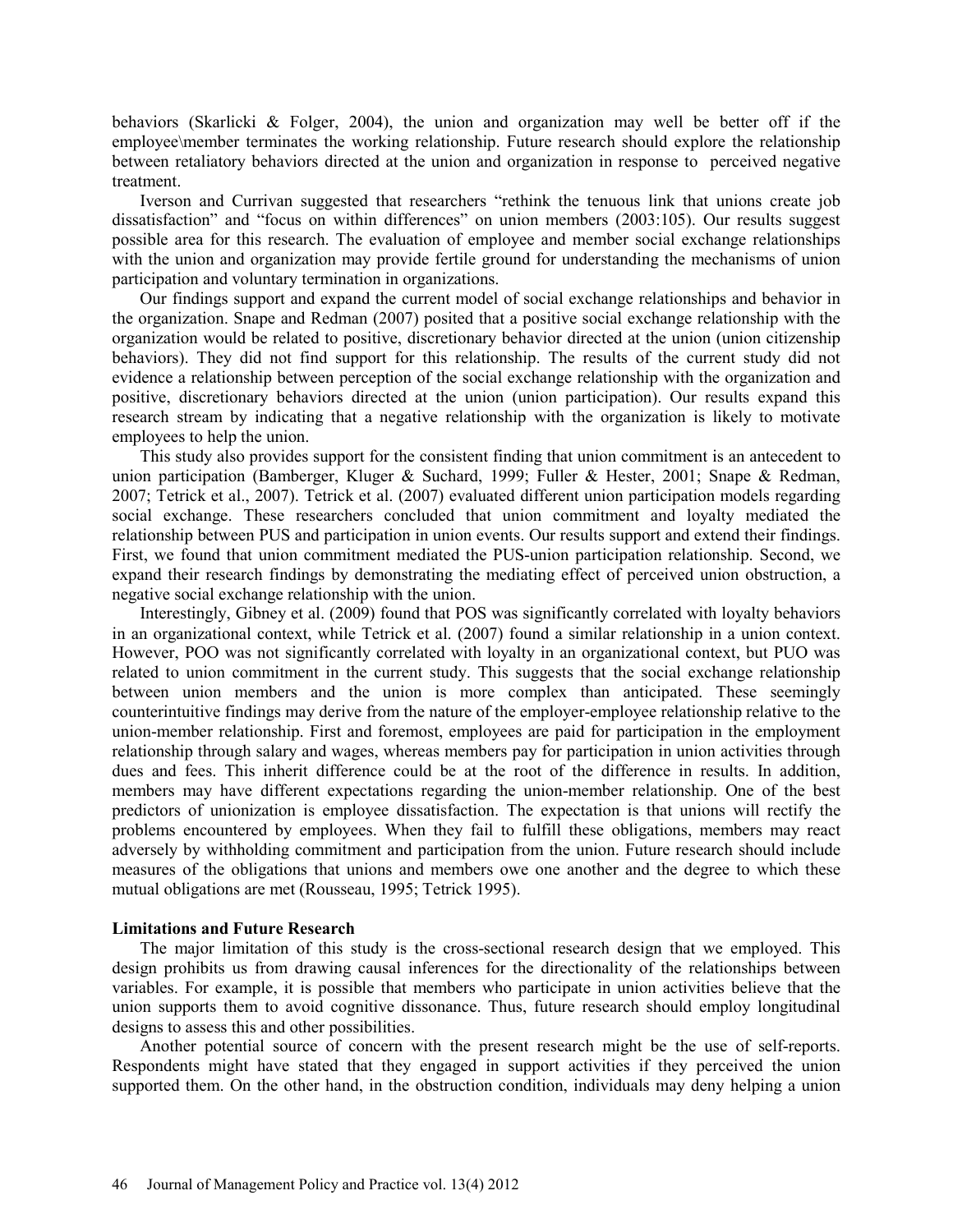that treats them negatively. Future research should collect union participation information from shop stewards or other union members.

Finally, the data were collected from members of a single union within the United States through a mailing and meeting attendance. The subsamples also indicated that respondents differed in the response pattern to two items of the sixteen items in the survey. However, post-hoc analysis confirmed the pattern of results across the samples, but the results of the ANOVA suggested differences in the response pattern could affect the data. Since some of the data were collected at meetings and some were collected through a mailing, the results of this study should be viewed with caution. These factors could limit the generalizability of the analysis. Future research should use members from multiple unions and members from outside of the United States to increase generalizability.

Our results suggest that future research regarding union commitment and union participation should include not only union instrumentality, but also the applicable social exchange variables. For example, social exchange studies of union commitment and participation should include both PUO and PUS.

### **CONCLUSION**

Our results suggest that union members develop perceptions of the social exchange relationships with the union similar to those that employees develop with their employers. Our results also indicate that perceptions of the exchange relationship with the employer are related to the member's participation in union activities. Negative employer-employee relationships spur members to help the union, but positive relationships do not.

## **REFERENCES**

Bamberger, P., Kluger, A., & Suchard, R. (1999) The antecedents and consequences of union commitment: A meta-analysis. *Academy of Management Journal,* 42, 304-318.

Baron, R., & Kenny, D. (1986) The moderator-mediator variable distinction in social psychological research: Conceptual, strategic and statistical considerations. *Journal of Personality and Social Psychology,* 51,1173-1182.

Bigoness, W., & Tosi, H. (1984) Correlates of voting behavior in a union decertification election, *Academy of Management Journal,* 27, 654-659.

Blau, P. M. (1964) *Exchange and power in social life*. New York, NY: Wiley.

Chan, A., Snape, E., & Redman, T. (2004) Union commitment and participation among Hong Kong firefighters: A development of an integrative model, *International Journal of Human Resource Management,* 15, 533-543.

Eby, L., Butts, M., Lockwood, A., & Simon, S. A. (2004) Protégés'' negative mentoring experiences. *Personnel Psychology,* 57, 411-447.

Eisenberger, R., Huntington, R., Hutchison, S., & Sowa, D. (1986) Perceived organizational support. *Journal of Applied Psychology,* 71, 500-507.

Festinger, L. (1957). *A theory of cognitive dissonance*. Stanford, CA: Stanford University Press.

Fiorito, J., Gallagher, D. & Fukami,C. (1988) Satisfaction with union representation**,** *Industrial and Labor Relations Review,* 41: 294-307.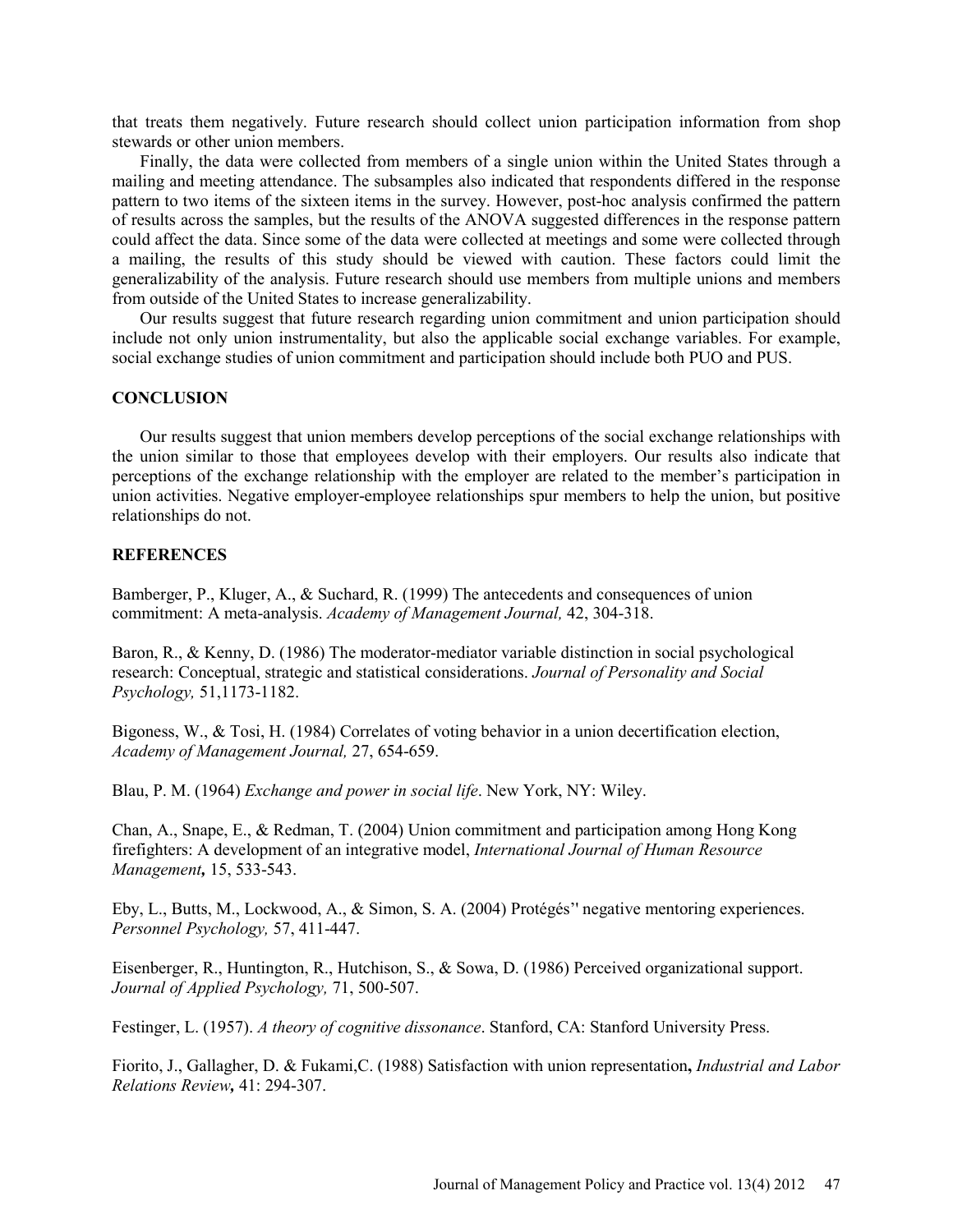Freeman, R., & Medoff, J. (1984) *What do unions do?* New York, NY: Basic Books.

Fullagar, C., Gallagher, D., Gordon, M., & Clark, P. (1995) Impact of early socialization on union commitment and participation: A longitudinal study. *Journal of Applied Psychology,* 80, 147– 157.

Fuller, J., & Hester, K. (2001) A closer look at the relationship between justice perceptions and union participation. *Journal of Applied Psychology,* 86, 1096-1105.

Gibney, R., Zagenczyk, T.J., Fuller, J.B., Hester, K. & Caner, T. (2011) Exploring organizational obstruction and the expanded model of organizational identification*. Journal of Applied Social Psychology***,** 45, 1081-1107.

Gibney, R., Zagenczyk, T.J., & Masters, M. F. (2009) The negative aspects of social exchange: An introduction to perceived organizational obstruction. *Group and Organization Management,* 34, 665-697.

Gordon,M., Philpot, J., Burt, R., Thompson, C., & Spiller, W. (1980) Commitment to the union: Development of a measure and examination of its correlates. *Journal of Applied Psychology,* 65, 479-499.

Gouldner, A. W. (1960) The norm of reciprocity: A preliminary statement. *American Sociological Review*, 25, 161-178.

Hirschman, A. O. (1970) *Exit, voice, and loyalty; Responses to decline in firms, organizations, and states.*  Cambridge, Mass.: Harvard University Press.

Iverson, R., & Currivan, D. (2003) Union participation, job satisfaction, and employee turnover: An event-history analysis of the exit-voice hypothesis. *Industrial Relations,* 42, 101-105.

Levinson, H. (1965) Reciprocation: The relationship between man and organization. *Administrative Science Quarterly,* 9, 370-390.

Mayo, E. (1945)*The social problems of an industrial civilization*. Boston: Division of Research, Graduate School of Business Administration, Harvard University.

Morrow, P. C. (1983) Concept redundancy in organizational research: The case of work commitment. *Academy of Management Review*, 8, 486-500.

National Labor Relations Board. (2009) Seventy fourth annual report of the national labor relations board. http://www.nlrb.gov/sites/default/files/documents/119/nlrb2009.pdf

Nunnally, J. (1978) *Psychometric theory*. New York, N.Y.: McGraw-Hill Co.

Organ, D. W. (1988) *Organizational citizenship behavior: The good soldier syndrome*. Lexington, MA: Lexington Books.

Parkes, K. & Razavi, T. (2004) Personality and attitudinal variables as predictors of voluntary union membership. *Personality and Individual Differences,* 37, 333-347.

Rhoades, L., & Eisenberger, R. (2002) Perceived organizational support: A review of the literature. *Journal of Applied Psychology,* 87, 698-714.

Rousseau, D. M. (1995) *Psychological contracts in organizations*. Thousand Oaks, CA: Sage.